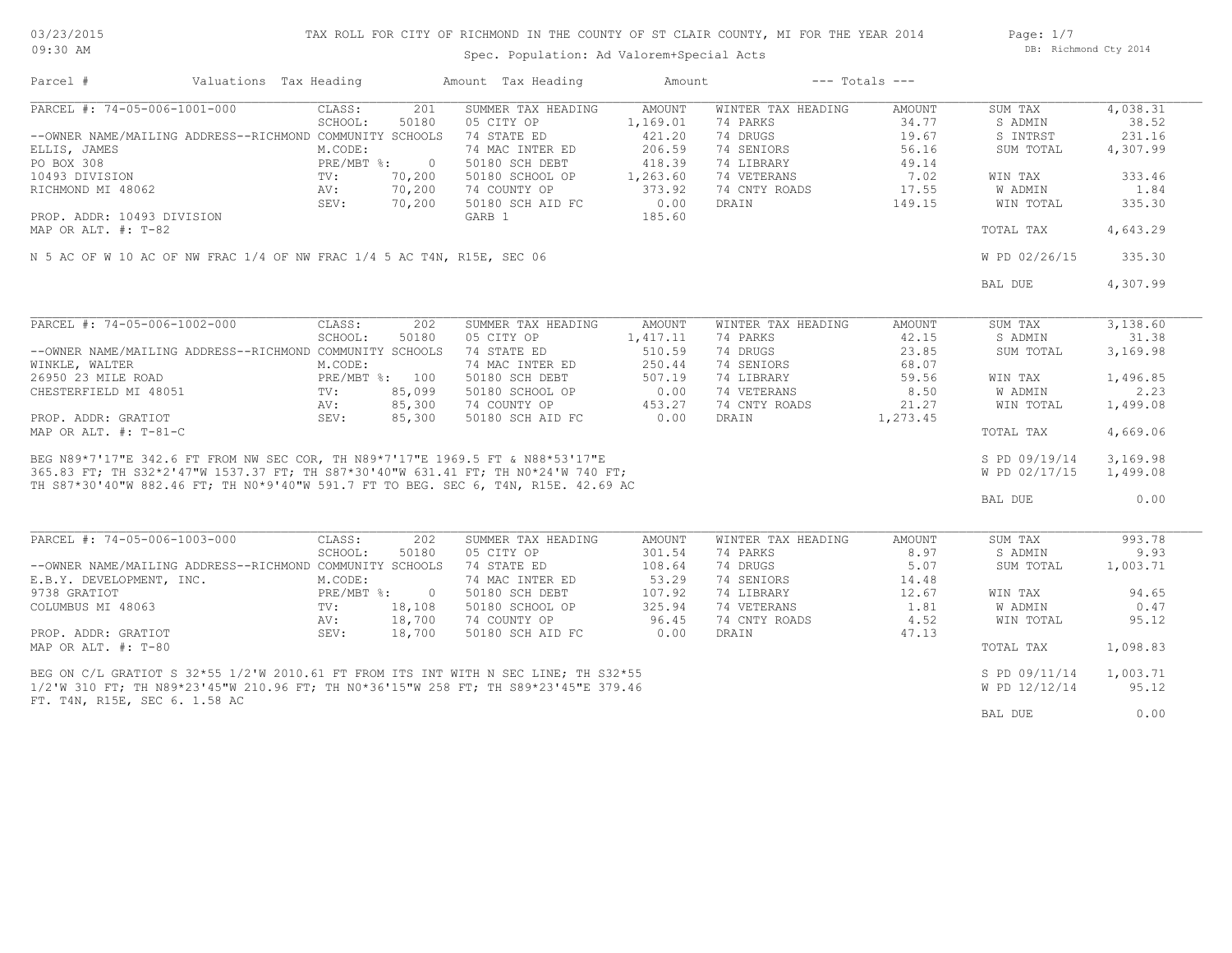03/23/2015 09:30 AM

#### TAX ROLL FOR CITY OF RICHMOND IN THE COUNTY OF ST CLAIR COUNTY, MI FOR THE YEAR 2014

Spec. Population: Ad Valorem+Special Acts

Page: 2/7 DB: Richmond Cty 2014

| Parcel #                                                                                                                                                                | Valuations Tax Heading |              |                | Amount Tax Heading | Amount   |                    | $---$ Totals $---$ |                |          |
|-------------------------------------------------------------------------------------------------------------------------------------------------------------------------|------------------------|--------------|----------------|--------------------|----------|--------------------|--------------------|----------------|----------|
| PARCEL #: 74-05-006-1004-000                                                                                                                                            |                        | CLASS:       | 202            | SUMMER TAX HEADING | AMOUNT   | WINTER TAX HEADING | AMOUNT             | SUM TAX        | 1,446.77 |
|                                                                                                                                                                         |                        | SCHOOL:      | 50180          | 05 CITY OP         | 438.99   | 74 PARKS           | 13.05              | S ADMIN        | 14.46    |
| --OWNER NAME/MAILING ADDRESS--RICHMOND COMMUNITY SCHOOLS                                                                                                                |                        |              |                | 74 STATE ED        | 158.17   | 74 DRUGS           | 7.38               | SUM TOTAL      | 1,461.23 |
| E.B.Y. DEVELOPMENT, INC.                                                                                                                                                |                        | M.CODE:      |                | 74 MAC INTER ED    | 77.58    | 74 SENIORS         | 21.08              |                |          |
| 9738 GRATIOT                                                                                                                                                            |                        | PRE/MBT %:   | $\overline{0}$ | 50180 SCH DEBT     | 157.11   | 74 LIBRARY         | 18.45              | WIN TAX        | 755.27   |
| COLUMBUS MI 48063                                                                                                                                                       |                        | TV:          | 26,362         | 50180 SCHOOL OP    | 474.51   | 74 VETERANS        | 2.63               | W ADMIN        | 0.69     |
|                                                                                                                                                                         |                        | AV:          | 41,400         | 74 COUNTY OP       | 140.41   | 74 CNTY ROADS      | 6.59               | WIN TOTAL      | 755.96   |
| PROP. ADDR: GRATIOT                                                                                                                                                     |                        | SEV:         | 41,400         | 50180 SCH AID FC   | 0.00     | DRAIN              | 686.09             |                |          |
| MAP OR ALT. #: T-83                                                                                                                                                     |                        |              |                |                    |          |                    |                    | TOTAL TAX      | 2,217.19 |
| S 5 AC OF W 10 AC OF NW FRAC 1/4 OF NW FRAC 1/4 & N FRAC 1/2 OF SW FRAC 1/4 OF NW                                                                                       |                        |              |                |                    |          |                    |                    | S PD 09/11/14  | 1,461.23 |
| FRAC 1/4, SEC 6, T4N, R15E, 23 AC                                                                                                                                       |                        |              |                |                    |          |                    |                    | W PD 12/12/14  | 755.96   |
|                                                                                                                                                                         |                        |              |                |                    |          |                    |                    | BAL DUE        | 0.00     |
|                                                                                                                                                                         |                        |              |                |                    |          |                    |                    |                |          |
| PARCEL #: 74-05-006-1005-000                                                                                                                                            |                        | CLASS:       | 201            | SUMMER TAX HEADING | AMOUNT   | WINTER TAX HEADING | AMOUNT             | SUM TAX        | 3,062.39 |
|                                                                                                                                                                         |                        | SCHOOL:      | 50180          | 05 CITY OP         | 929.21   | 74 PARKS           | 27.64              | S ADMIN        | 30.62    |
| --OWNER NAME/MAILING ADDRESS--RICHMOND COMMUNITY SCHOOLS                                                                                                                |                        |              |                | 74 STATE ED        | 334.80   | 74 DRUGS           | 15.64              | SUM TOTAL      | 3,093.01 |
| SUBCARRIER COMMUNICATIONS, INC                                                                                                                                          |                        | M.CODE:      |                | 74 MAC INTER ED    | 164.21   | 74 SENIORS         | 44.64              |                |          |
| 139 WHITE OAK LANE                                                                                                                                                      |                        | PRE/MBT %: 0 |                | 50180 SCH DEBT     | 332.56   | 74 LIBRARY         | 39.06              | WIN TAX        | 493.74   |
| OLD BRIDGE NJ 08857                                                                                                                                                     |                        | TV:          | 55,800         | 50180 SCHOOL OP    | 1,004.40 | 74 VETERANS        | 5.58               | <b>W ADMIN</b> | 1.46     |
|                                                                                                                                                                         |                        | AV:          | 55,800         | 74 COUNTY OP       | 297.21   | 74 CNTY ROADS      | 13.95              | WIN TOTAL      | 495.20   |
| PROP. ADDR: 10435 DIVISION                                                                                                                                              |                        | SEV:         | 55,800         | 50180 SCH AID FC   | 0.00     | DRAIN              | 347.23             |                |          |
| MAP OR ALT. $\#$ : T-81-A                                                                                                                                               |                        |              |                |                    |          |                    |                    | TOTAL TAX      | 3,588.21 |
|                                                                                                                                                                         |                        |              |                |                    |          |                    |                    | S PD 07/10/14  | 3,093.01 |
|                                                                                                                                                                         |                        |              |                |                    |          |                    |                    | W PD 12/15/14  | 495.20   |
|                                                                                                                                                                         |                        |              |                |                    |          |                    |                    |                |          |
|                                                                                                                                                                         |                        |              |                |                    |          |                    |                    | BAL DUE        | 0.00     |
|                                                                                                                                                                         |                        |              |                |                    |          |                    |                    |                |          |
| PARCEL #: 74-05-006-1005-100                                                                                                                                            |                        | CLASS:       | 703            | SUMMER TAX HEADING | AMOUNT   | WINTER TAX HEADING | AMOUNT             | SUM TAX        | 0.00     |
|                                                                                                                                                                         |                        | SCHOOL:      | 50180          | 05 CITY OP         | 0.00     | 74 PARKS           | 0.00               | S ADMIN        | 0.00     |
| --OWNER NAME/MAILING ADDRESS--RICHMOND COMMUNITY SCHOOLS                                                                                                                |                        |              |                | 74 STATE ED        | 0.00     | 74 DRUGS           | 0.00               | SUM TOTAL      | 0.00     |
| CITY OF RICHMOND                                                                                                                                                        |                        | M.CODE:      |                | 74 MAC INTER ED    | 0.00     | 74 SENIORS         | 0.00               |                |          |
| PO BOX 457                                                                                                                                                              |                        | $PRE/MBT$ %: | $\circ$        | 50180 SCH DEBT     | 0.00     | 74 LIBRARY         | 0.00               | WIN TAX        | 0.00     |
| RICHMOND MI 48062                                                                                                                                                       |                        | TV:          | $\circ$        | 50180 SCHOOL OP    | 0.00     | 74 VETERANS        | 0.00               | W ADMIN        | 0.00     |
|                                                                                                                                                                         |                        | AV:          | $\bigcirc$     | 74 COUNTY OP       | 0.00     | 74 CNTY ROADS      | 0.00               | WIN TOTAL      | 0.00     |
| PROP. ADDR: 10525 DIVISION                                                                                                                                              |                        | SEV:         | $\bigcirc$     | 50180 SCH AID FC   | 0.00     |                    |                    |                |          |
| MAP OR ALT. #: T-81-A                                                                                                                                                   |                        |              |                |                    |          |                    |                    | TOTAL TAX      | 0.00     |
| N 1/2 OF SEC 6, T4N, R15E, DESC AS: COMM AT NW COR SEC 6, TH N89*07'17"E 342.60 FT;<br>TH SOO*09'46"E 591.70 FT TO POB: TH SOO*09'46"E 400.00 FT: TH N87*30'12"E 366.00 |                        |              |                |                    |          |                    |                    | BAL DUE        | 0.00     |

AC FT; N00\*09'46"W 400.00 FT; TH S87\*30'12"W 366.00 FT TO BEG. CITY OF RICHMOND. 3.36 TH S00\*09'46"E 591.70 FT TO POB; TH S00\*09'46"E 400.00 FT; TH N87\*30'12"E 366.00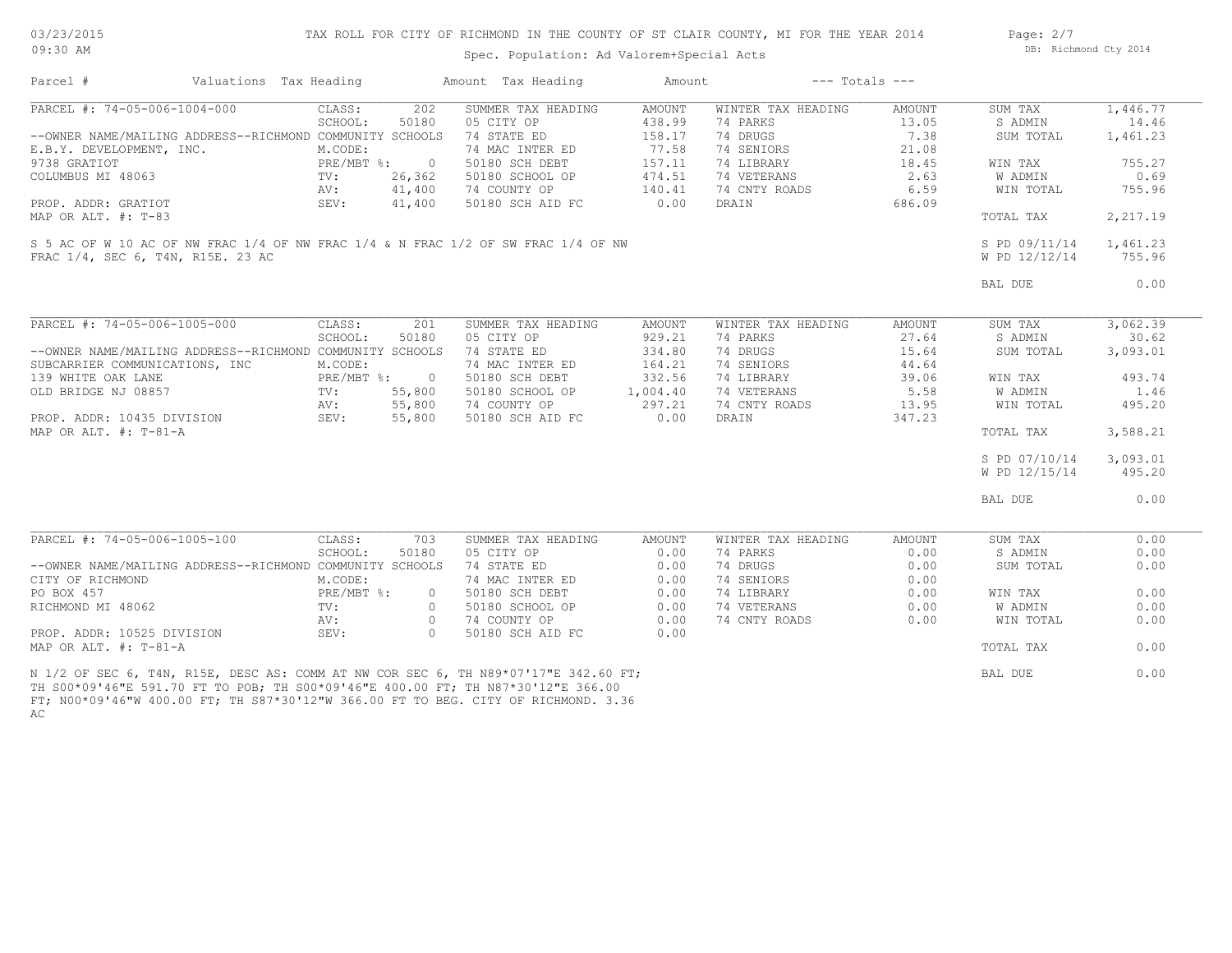03/23/2015 09:30 AM

# TAX ROLL FOR CITY OF RICHMOND IN THE COUNTY OF ST CLAIR COUNTY, MI FOR THE YEAR 2014

Spec. Population: Ad Valorem+Special Acts

Page: 3/7 DB: Richmond Cty 2014

| Parcel #                                                                                    | Valuations Tax Heading |                       |                     | Amount Tax Heading                                                                                                                                                   | Amount                  |                                | $---$ Totals $---$ |                                |                      |
|---------------------------------------------------------------------------------------------|------------------------|-----------------------|---------------------|----------------------------------------------------------------------------------------------------------------------------------------------------------------------|-------------------------|--------------------------------|--------------------|--------------------------------|----------------------|
| PARCEL #: 74-05-031-4001-000                                                                |                        | CLASS:<br>SCHOOL:     | 302<br>50180        | SUMMER TAX HEADING<br>05 CITY OP                                                                                                                                     | <b>AMOUNT</b><br>903.28 | WINTER TAX HEADING<br>74 PARKS | AMOUNT<br>26.87    | SUM TAX<br>S ADMIN             | 2,000.56<br>20.00    |
| --OWNER NAME/MAILING ADDRESS--RICHMOND COMMUNITY SCHOOLS<br>WINKLE, WALTER                  |                        | M.CODE:               |                     | 74 STATE ED<br>74 MAC INTER ED                                                                                                                                       | 325.45<br>159.63        | 74 DRUGS<br>74 SENIORS         | 15.20<br>43.39     | SUM TOTAL                      | 2,020.56             |
| 26950 23 MILE ROAD                                                                          |                        | PRE/MBT %: 100        |                     | 50180 SCH DEBT                                                                                                                                                       | 323.28                  | 74 LIBRARY                     | 37.97              | WIN TAX                        | 2,217.39             |
| CHESTERFIELD MI 48051                                                                       |                        | TV:                   | 54,243              | 50180 SCHOOL OP                                                                                                                                                      | 0.00                    | 74 VETERANS                    | 5.42               | W ADMIN                        | 1.42                 |
|                                                                                             |                        | AV:                   | 152,600             | 74 COUNTY OP                                                                                                                                                         | 288.92                  | 74 CNTY ROADS                  | 13.56              | WIN TOTAL                      | 2,218.81             |
| PROP. ADDR: DIVISION<br>MAP OR ALT. #:                                                      |                        | SEV:                  | 152,600             | 50180 SCH AID FC                                                                                                                                                     | 0.00                    | DRAIN                          | 2,074.98           | TOTAL TAX                      | 4,239.37             |
|                                                                                             |                        |                       |                     | THAT PART OF W 1/2 OF SW 1/4 LYING S OF A LINE BEG N0*0'20"E 1602 FT FROM SW SEC<br>COR; TH N88*47'E 2299.37 FT EXC E 792 FT OF S 825 FT OF SW 1/4 FRAC, SEC 31 T5N, |                         |                                |                    | S PD 09/19/14<br>W PD 02/17/15 | 2,020.56<br>2,218.81 |
| R15E, 69.56 AC.                                                                             |                        |                       |                     |                                                                                                                                                                      |                         |                                |                    | BAL DUE                        | 0.00                 |
| PARCEL #: 74-05-998-0010-435                                                                |                        | CLASS:                | 210                 | SUMMER TAX HEADING                                                                                                                                                   | AMOUNT                  | WINTER TAX HEADING             | <b>AMOUNT</b>      | SUM TAX                        | 0.00                 |
|                                                                                             |                        | SCHOOL:               | 50180               | 05 CITY OP                                                                                                                                                           | 0.00                    | 74 PARKS                       | 0.00               | S ADMIN                        | 0.00                 |
| --OWNER NAME/MAILING ADDRESS--RICHMOND COMMUNITY SCHOOLS                                    |                        |                       |                     | 74 STATE ED                                                                                                                                                          | 0.00                    | 74 DRUGS                       | 0.00               | SUM TOTAL                      | 0.00                 |
| SUBCARRIER COMMUNICATIONS, INC                                                              |                        | M.CODE:               |                     | 74 MAC INTER ED                                                                                                                                                      | 0.00                    | 74 SENIORS                     | 0.00               |                                |                      |
| 139 WHITE OAK LANE                                                                          |                        | PRE/MBT %:            | $\circ$             | 50180 SCH DEBT                                                                                                                                                       | 0.00                    | 74 LIBRARY                     | 0.00               | WIN TAX                        | 0.00                 |
| OLD BRIDGE NJ 08857                                                                         |                        | TV:                   | $\Omega$            | 50180 SCHOOL OP                                                                                                                                                      | 0.00                    | 74 VETERANS                    | 0.00               | W ADMIN                        | 0.00                 |
| PROP. ADDR: 10435 DIVISION                                                                  |                        | AV:<br>SEV:           | $\circ$<br>$\Omega$ | 74 COUNTY OP<br>50180 SCH AID FC                                                                                                                                     | 0.00<br>0.00            | 74 CNTY ROADS                  | 0.00               | WIN TOTAL                      | 0.00                 |
| MAP OR ALT. #:                                                                              |                        |                       |                     |                                                                                                                                                                      |                         |                                |                    | TOTAL TAX                      | 0.00                 |
| BUILDING ON LEASED LAND                                                                     |                        |                       |                     |                                                                                                                                                                      |                         |                                |                    | BAL DUE                        | 0.00                 |
| PARCEL #: 74-05-999-0001-000                                                                |                        | CLASS:                | 551                 | SUMMER TAX HEADING                                                                                                                                                   | AMOUNT                  | WINTER TAX HEADING             | AMOUNT             | SUM TAX                        | 1,734.25             |
|                                                                                             |                        | SCHOOL:               | 50180               | 05 CITY OP                                                                                                                                                           | 526.22                  | 74 PARKS                       | 15.65              | S ADMIN                        | 17.34                |
| --OWNER NAME/MAILING ADDRESS--RICHMOND COMMUNITY SCHOOLS                                    |                        |                       |                     | 74 STATE ED                                                                                                                                                          | 189.60                  | 74 DRUGS                       | 8.85               | SUM TOTAL                      | 1,751.59             |
| DTE ELECTRIC COMPANY<br>DTE ENERGY COMPANY                                                  |                        | M.CODE:<br>PRE/MBT %: | $\circ$             | 74 MAC INTER ED<br>50180 SCH DEBT                                                                                                                                    | 92.99<br>188.33         | 74 SENIORS<br>74 LIBRARY       | 25.28<br>22.12     | WIN TAX                        | 82.96                |
| PO BOX 33017                                                                                |                        | TV:                   | 31,600              | 50180 SCHOOL OP                                                                                                                                                      | 568.80                  | 74 VETERANS                    | 3.16               | W ADMIN                        | 0.82                 |
| DETROIT MI 48232                                                                            |                        | AV:<br>SEV:           | 31,600<br>31,600    | 74 COUNTY OP<br>50180 SCH AID FC                                                                                                                                     | 168.31<br>0.00          | 74 CNTY ROADS                  | 7.90               | WIN TOTAL                      | 83.78                |
| PROP. ADDR: PO BOX 33017<br>MAP OR ALT. #:                                                  |                        |                       |                     |                                                                                                                                                                      |                         |                                |                    | TOTAL TAX                      | 1,835.37             |
|                                                                                             |                        |                       |                     |                                                                                                                                                                      |                         |                                |                    | S PD 08/18/14                  | 1,751.59             |
| PERSONAL PROPERTY                                                                           |                        |                       |                     |                                                                                                                                                                      |                         |                                |                    | W PD 01/19/15                  | 83.78                |
|                                                                                             |                        |                       |                     |                                                                                                                                                                      |                         |                                |                    | BAL DUE                        | 0.00                 |
| PARCEL #: 74-05-999-1043-500                                                                |                        | CLASS:                | 251                 | SUMMER TAX HEADING                                                                                                                                                   | AMOUNT                  | WINTER TAX HEADING             | AMOUNT             | SUM TAX                        | 0.00                 |
|                                                                                             |                        | SCHOOL:               | 50180               | 05 CITY OP                                                                                                                                                           | 0.00                    | 74 PARKS                       | 0.00               | S ADMIN                        | 0.00                 |
| --OWNER NAME/MAILING ADDRESS--RICHMOND COMMUNITY SCHOOLS<br>AMERICAN MESSAGING SERVICES LLC |                        | M.CODE:               |                     | 74 STATE ED<br>74 MAC INTER ED                                                                                                                                       | 0.00<br>0.00            | 74 DRUGS<br>74 SENIORS         | 0.00<br>0.00       | SUM TOTAL                      | 0.00                 |
| PO BOX 478                                                                                  |                        |                       | PRE/MBT %: 100      | 50180 SCH DEBT                                                                                                                                                       | 0.00                    | 74 LIBRARY                     | 0.00               | WIN TAX                        | 0.00                 |
| COLLEYVILLE TX 76034                                                                        |                        | TV:<br>AV:            | $\circ$<br>$\circ$  | 50180 SCHOOL OP<br>74 COUNTY OP                                                                                                                                      | 0.00<br>0.00            | 74 VETERANS<br>74 CNTY ROADS   | 0.00<br>0.00       | <b>W ADMIN</b><br>WIN TOTAL    | 0.00<br>0.00         |
| PROP. ADDR: 10435 DIVISION                                                                  |                        | SEV:                  | $\Omega$            | 50180 SCH AID FC                                                                                                                                                     | 0.00                    |                                |                    |                                |                      |
| MAP OR ALT. #:                                                                              |                        |                       |                     |                                                                                                                                                                      |                         |                                |                    | TOTAL TAX                      | 0.00                 |
| PERSONAL PROPERTY                                                                           |                        |                       |                     |                                                                                                                                                                      |                         |                                |                    | BAL DUE                        | 0.00                 |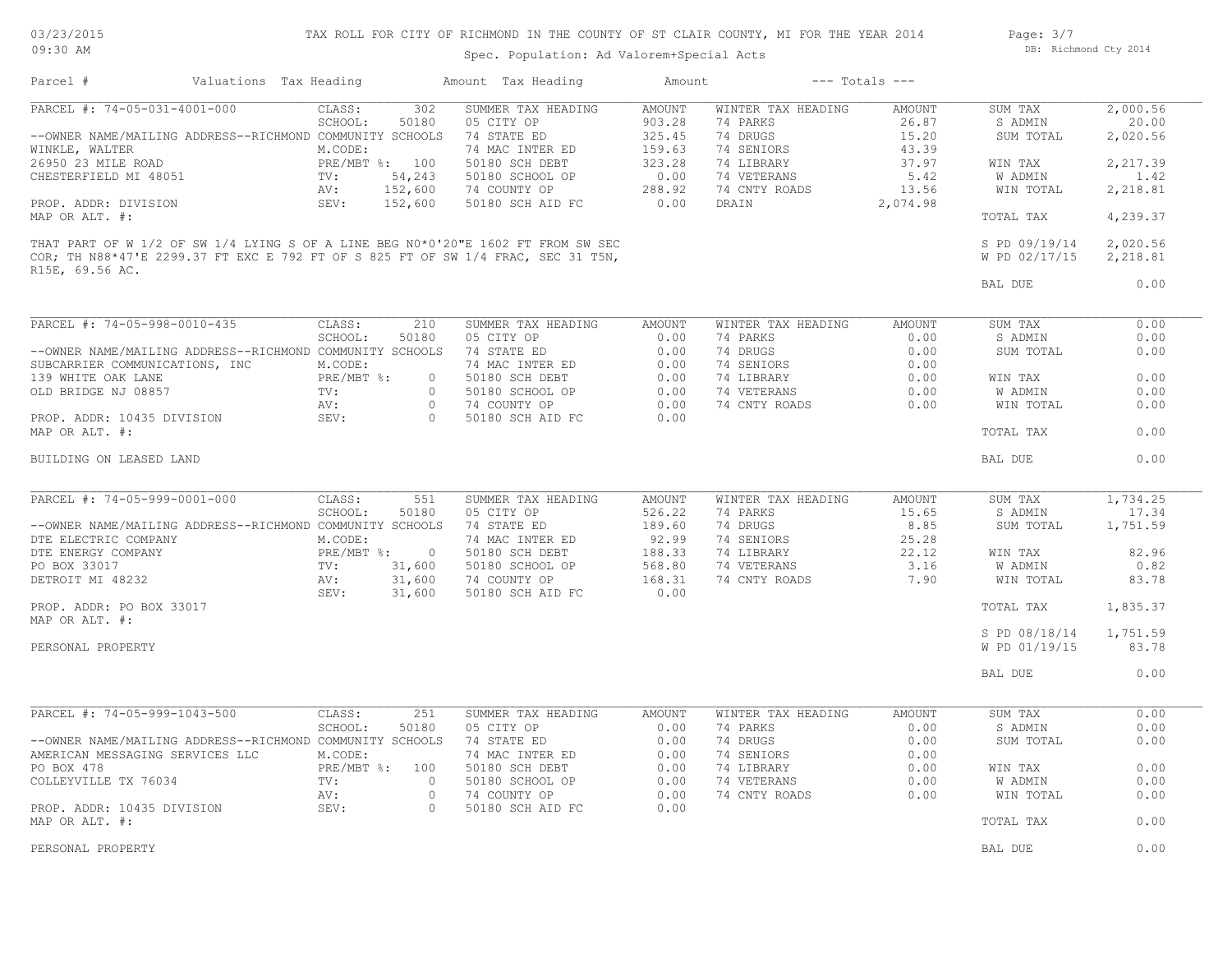# Spec. Population: Ad Valorem+Special Acts

Page: 4/7 DB: Richmond Cty 2014

| TOTAL ALL DISTRICTS | <b>REAL</b> | (BAL DUE) | PERSONAL       | (BAL DUE) | EXEMPT              | (BAL DUE) |
|---------------------|-------------|-----------|----------------|-----------|---------------------|-----------|
| PARCEL COUNT        | 6           |           | $\overline{2}$ |           | 1                   |           |
| TAXABLE VALUE       | 309,812     |           | 31,600         |           | $\mathsf{O}\xspace$ |           |
| ASSESSED VALUE      | 424,000     |           | 31,600         |           | $\Omega$            |           |
| SEV VALUE           | 424,000     |           | 31,600         |           | $\circ$             |           |
| PRE/MBT TAXABLE     | 139,342     |           | $\Omega$       |           | $\circ$             |           |
| N PRE/MBT TAXABLE   | 170,470     |           | 31,600         |           | $\Omega$            |           |
| S 05 CITY OP        | 5,159.14    | 1,169.01  | 526.22         | 0.00      | 0.00                | 0.00      |
| S 74 STATE ED       | 1,858.85    | 421.20    | 189.60         | 0.00      | 0.00                | 0.00      |
| S 74 MAC INTER ED   | 911.74      | 206.59    | 92.99          | 0.00      | 0.00                | 0.00      |
| S 50180 SCH DEBT    | 1,846.45    | 418.39    | 188.33         | 0.00      | 0.00                | 0.00      |
| S 50180 SCHOOL OP   | 3,068.45    | 1,263.60  | 568.80         | 0.00      | 0.00                | 0.00      |
| S 74 COUNTY OP      | 1,650.18    | 373.92    | 168.31         | 0.00      | 0.00                | 0.00      |
| S 50180 SCH AID F   | 0.00        | 0.00      | 0.00           | 0.00      | 0.00                | 0.00      |
| W 74 PARKS          | 153.45      | 0.00      | 15.65          | 0.00      | 0.00                | 0.00      |
| W 74 DRUGS          | 86.81       | 0.00      | 8.85           | 0.00      | 0.00                | 0.00      |
| W 74 SENIORS        | 247.82      | 0.00      | 25.28          | 0.00      | 0.00                | 0.00      |
| W 74 LIBRARY        | 216.85      | 0.00      | 22.12          | 0.00      | 0.00                | 0.00      |
| W 74 VETERANS       | 30.96       | 0.00      | 3.16           | 0.00      | 0.00                | 0.00      |
| W 74 CNTY ROADS     | 77.44       | 0.00      | 7.90           | 0.00      | 0.00                | 0.00      |
| * SP. ASSESSMENTS   | 4,763.63    | 185.60    | 0.00           | 0.00      | 0.00                | 0.00      |
| S ADMIN FEE         | 144.91      | 38.52     | 17.34          | 0.00      | 0.00                | 0.00      |
| <b>W ADMIN FEE</b>  | 8.11        | 0.00      | 0.82           | 0.00      | 0.00                | 0.00      |
| INTEREST            | 231.16      | 231.16    | 0.00           | 0.00      | 0.00                | 0.00      |
| S TOTALS            | 15,056.48   | 4,307.99  | 1,751.59       | 0.00      | 0.00                | 0.00      |
| W TOTALS            | 5,399.47    | 0.00      | 83.78          | 0.00      | 0.00                | 0.00      |
| <b>GRAND TOTALS</b> | 20,455.95   | 4,307.99  | 1,835.37       | 0.00      | 0.00                | 0.00      |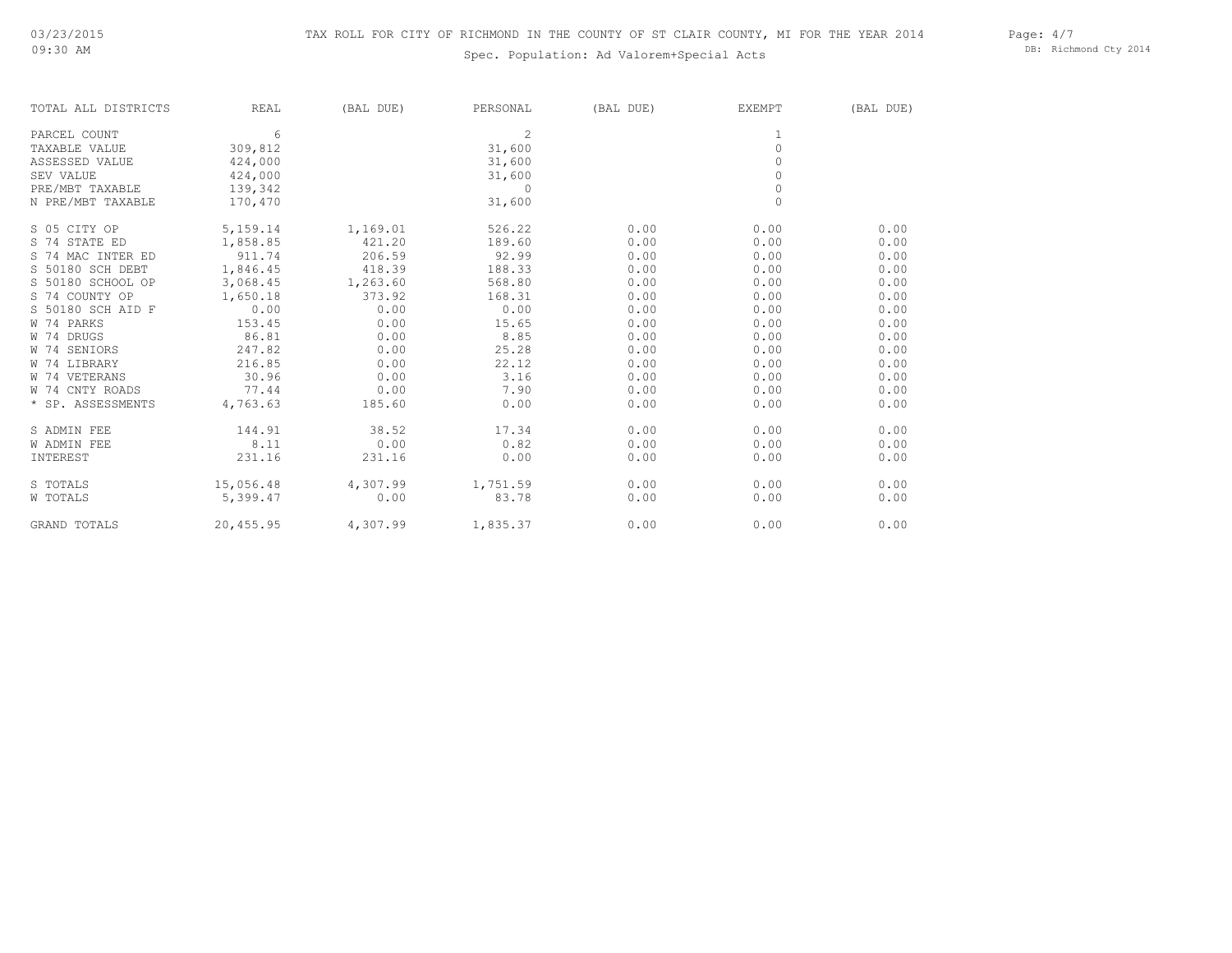# Spec. Population: Ad Valorem+Special Acts

| Page: $5/7$ |                       |  |
|-------------|-----------------------|--|
|             | DB: Richmond Cty 2014 |  |

| LEASED LAND | (BAL DUE) | TOTAL      | (BAL DUE) |
|-------------|-----------|------------|-----------|
| 1           |           | 10         |           |
| 0           |           | 341,412    |           |
| 0           |           | 455,600    |           |
| 0           |           | 455,600    |           |
| 0           |           | 139,342    |           |
| $\Omega$    |           | 202,070    |           |
| 0.00        | 0.00      | 5,685.36   | 1,169.01  |
| 0.00        | 0.00      | 2,048.45   | 421.20    |
| 0.00        | 0.00      | 1,004.73   | 206.59    |
| 0.00        | 0.00      | 2,034.78   | 418.39    |
| 0.00        | 0.00      | 3,637.25   | 1,263.60  |
| 0.00        | 0.00      | 1,818.49   | 373.92    |
| 0.00        | 0.00      | 0.00       | 0.00      |
| 0.00        | 0.00      | 169.10     | 0.00      |
| 0.00        | 0.00      | 95.66      | 0.00      |
| 0.00        | 0.00      | 273.10     | 0.00      |
| 0.00        | 0.00      | 238.97     | 0.00      |
| 0.00        | 0.00      | 34.12      | 0.00      |
| 0.00        | 0.00      | 85.34      | 0.00      |
| 0.00        | 0.00      | 4,763.63   | 185.60    |
| 0.00        | 0.00      | 162.25     | 38.52     |
| 0.00        | 0.00      | 8.93       | 0.00      |
| 0.00        | 0.00      | 231.16     | 231.16    |
| 0.00        | 0.00      | 16,808.07  | 4,307.99  |
| 0.00        | 0.00      | 5,483.25   | 0.00      |
| 0.00        | 0.00      | 22, 291.32 | 4,307.99  |
|             |           |            |           |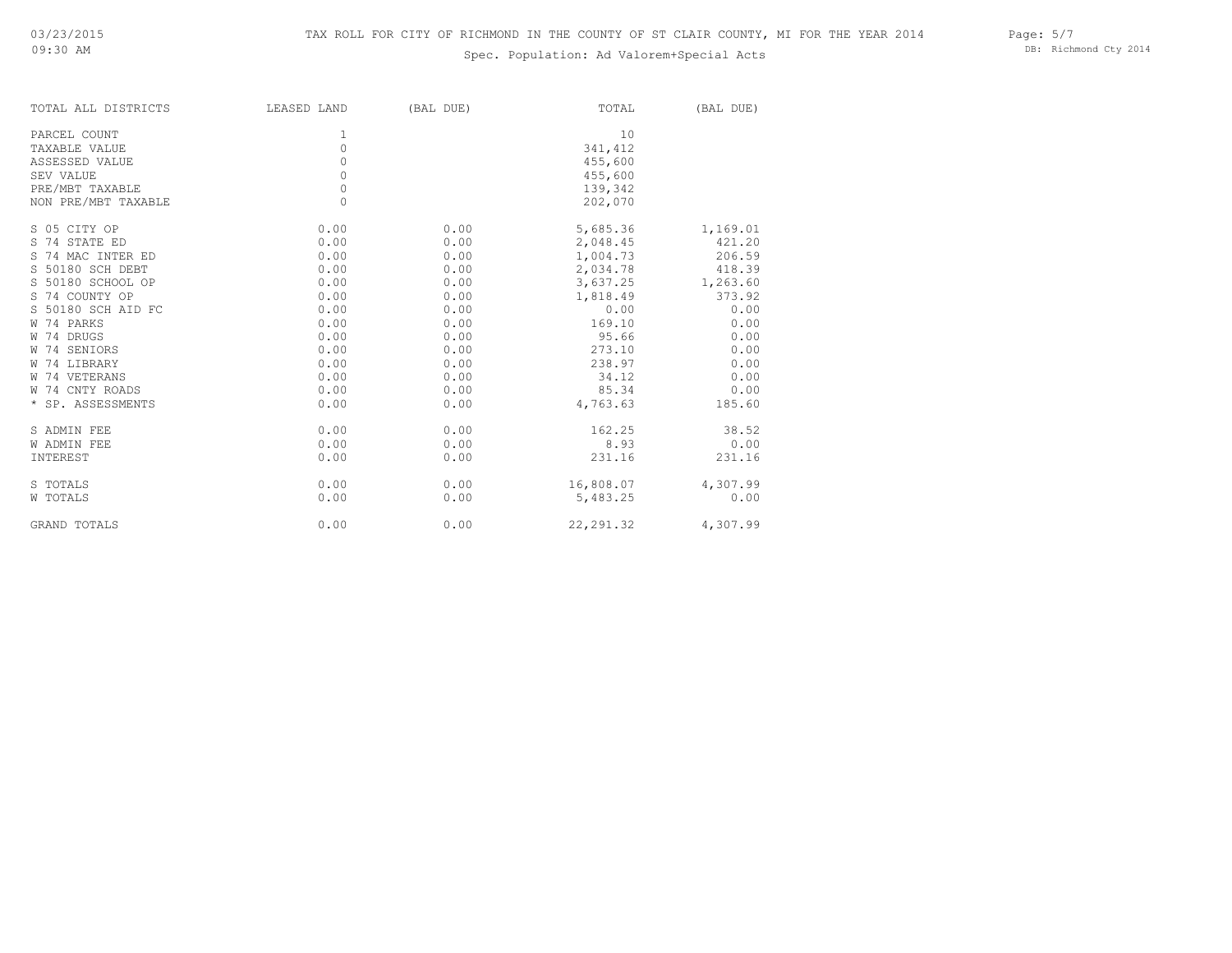09:30 AM

# Spec. Population: Ad Valorem+Special Acts

Page: 6/7 DB: Richmond Cty 2014

| SCHOOL DISTRICT 50180    | <b>REAL</b><br>UNIT 05 | PERSONAL       | <b>EXEMPT</b> | LEASED LAND | TOTAL      |
|--------------------------|------------------------|----------------|---------------|-------------|------------|
| PARCEL COUNT             | 6                      | $\overline{c}$ | 1             | 1           | 10         |
| TAXABLE VALUE            | 309,812                | 31,600         | $\Omega$      | 0           | 341,412    |
| ASSESSED VALUE           | 424,000                | 31,600         | 0             | 0           | 455,600    |
| SEV VALUE                | 424,000                | 31,600         | 0             | 0           | 455,600    |
| PRE/MBT TAXABLE          | 139,342                | $\Omega$       | $\Omega$      | 0           | 139,342    |
| NON PRE/MBT TAXABLE      | 170,470                | 31,600         | $\circ$       | 0           | 202,070    |
| (S) 05 CITY OP           | 5,159.14               | 526.22         | 0.00          | 0.00        | 5,685.36   |
| (S) 74 STATE ED          | 1,858.85               | 189.60         | 0.00          | 0.00        | 2,048.45   |
| (S) 74 MAC INTER ED      | 911.74                 | 92.99          | 0.00          | 0.00        | 1,004.73   |
| 50180 SCH DEBT<br>(S)    | 1,846.45               | 188.33         | 0.00          | 0.00        | 2,034.78   |
| 50180 SCHOOL OP<br>(S)   | 3,068.45               | 568.80         | 0.00          | 0.00        | 3,637.25   |
| 74 COUNTY OP<br>(S)      | 1,650.18               | 168.31         | 0.00          | 0.00        | 1,818.49   |
| 50180 SCH AID FC<br>(S)  | 0.00                   | 0.00           | 0.00          | 0.00        | 0.00       |
| (W) 74 PARKS             | 153.45                 | 15.65          | 0.00          | 0.00        | 169.10     |
| (W) 74 DRUGS             | 86.81                  | 8.85           | 0.00          | 0.00        | 95.66      |
| 74 SENIORS<br>(W)        | 247.82                 | 25.28          | 0.00          | 0.00        | 273.10     |
| 74 LIBRARY<br>(W)        | 216.85                 | 22.12          | 0.00          | 0.00        | 238.97     |
| 74 VETERANS<br>(W)       | 30.96                  | 3.16           | 0.00          | 0.00        | 34.12      |
| 74 CNTY ROADS<br>(W)     | 77.44                  | 7.90           | 0.00          | 0.00        | 85.34      |
| SP. ASSESSMENTS<br>$(*)$ | 4,763.63               | 0.00           | 0.00          | 0.00        | 4,763.63   |
| (S) ADMIN FEE            | 144.91                 | 17.34          | 0.00          | 0.00        | 162.25     |
| (W) ADMIN FEE            | 8.11                   | 0.82           | 0.00          | 0.00        | 8.93       |
| INTEREST                 | 231.16                 | 0.00           | 0.00          | 0.00        | 231.16     |
| (S) TOTALS               | 15,056.48              | 1,751.59       | 0.00          | 0.00        | 16,808.07  |
| (W) TOTALS               | 5,399.47               | 83.78          | 0.00          | 0.00        | 5,483.25   |
| <b>GRAND TOTALS</b>      | 20,455.95              | 1,835.37       | 0.00          | 0.00        | 22, 291.32 |